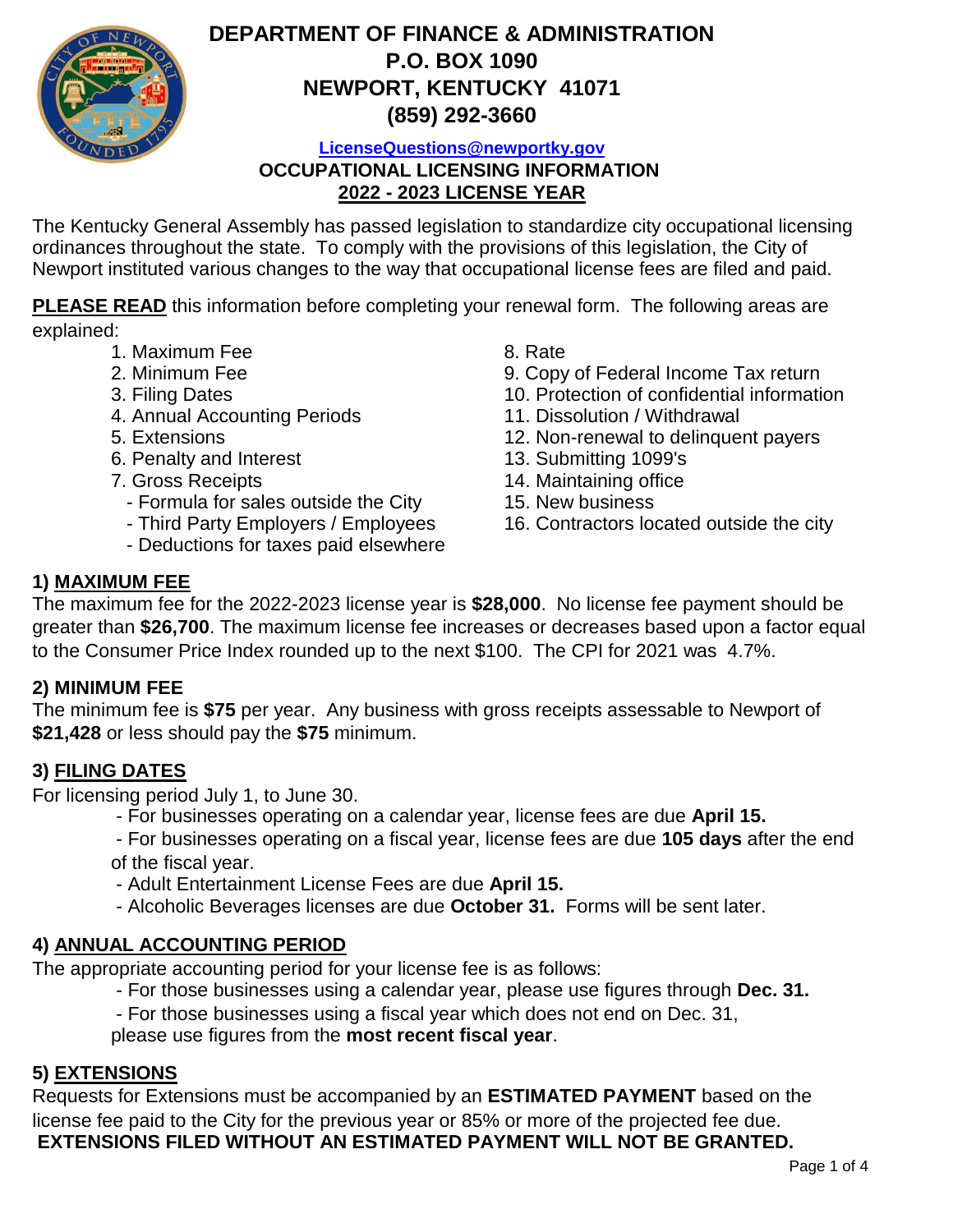- For businesses operating on a calendar year, extension requests must be received in writing before **April 15.** After that date, penalty and interest must be included with any payment.

 - For businesses operating on a fiscal year, extension requests must be received in writing before the **105th day** after the fiscal year end. After that date, penalty and interest must be included with any payment.

 - Upon the filing of the annual return, any payment due, less the estimated payment, shall be subject to **interest payments** of **1% per month** past the original due date.

 - Any returns filed after the granted extension date shall also be subject to a penalty of **5% per month** of the amount due, **up to 25% or \$25.00, whichever is greater.**

### **6) PENALTY AND INTEREST**

 - For businesses using a calendar year, payments must be **postmarked by April 15.** If you are mailing your return, please do so far enough in advance to ensure delivery by **April 15**.

 - For businesses using a fiscal year, payments must be **postmarked by the 105th day** after **the end of the fiscal year.**

 - The penalty for late payment is calculated at **5% per month (or fraction thereof) past the due date of the amount due, up to 25% or \$25.00, whichever is greater.**

 - Interest on late payments is calculated at **1% per month (or fraction thereof) past the due**  date of the amount due.

### **7) GROSS RECEIPTS**

Newport's Occupational License fee is based on your Newport **GROSS RECEIPTS - NOT NET PROFIT**. **Gross Receipts** means all revenue or proceeds derived from the sale, lease or rental of goods, services or property by a business entity.

 **- SALES AT RETAIL -** For retail businesses with a place of business located within the City, **gross receipts** shall include all retail sales generated by the Newport place of business to persons or other businesses within the City as well as persons or businesses outside the City.

 **- SALES AT WHOLESALE -** For businesses that conduct sales at the wholesale level, whether located in the City or not, gross receipts shall include those sales made inside the City. **For a sale to be considered totally outside the City, the entire transaction must occur outside the City, meaning the goods must be physically ordered and received outside the City.** Further, to be considered physically received outside the City, the legal responsibility of the goods must remain with the seller until the recipient receives the product.

 **- FORMULA FOR SALES/SERVICES OUTSIDE THE CITY BY BUSINESSES WITH A PHYSICAL LOCATION IN NEWPORT -** For businesses located in Newport, sales/services made or performed outside the City are **NOT 100% DEDUCTIBLE.**

TOTAL GROSS RECEIPTS x % SUBJECT TO FEE = RECEIPTS ASSESSABLE TO NEWPORT

GROSS RECEIPTS ASSESSABLE TO NEWPORT x .0035 = OCCUPATIONAL FEE DUE

- This calculation must be filed on Newport form **CN-12\*.**

 - For businesses with a physical location outside the City, outside sales shall include those sales that are made totally outside the City. Those transactions must take place **entirely outside the City**.

 **- THIRD PARTY EMPLOYERS/EMPLOYEES -** Third party Employers are defined as any business entity that provides employees through either a lease or contractual arrangement to another business entity operating within the City and provides wages, benefits or other compensation to such employees. Third Party Employees are defined as any person employed and paid wages, benefits or other compensation by a Third Party Employer.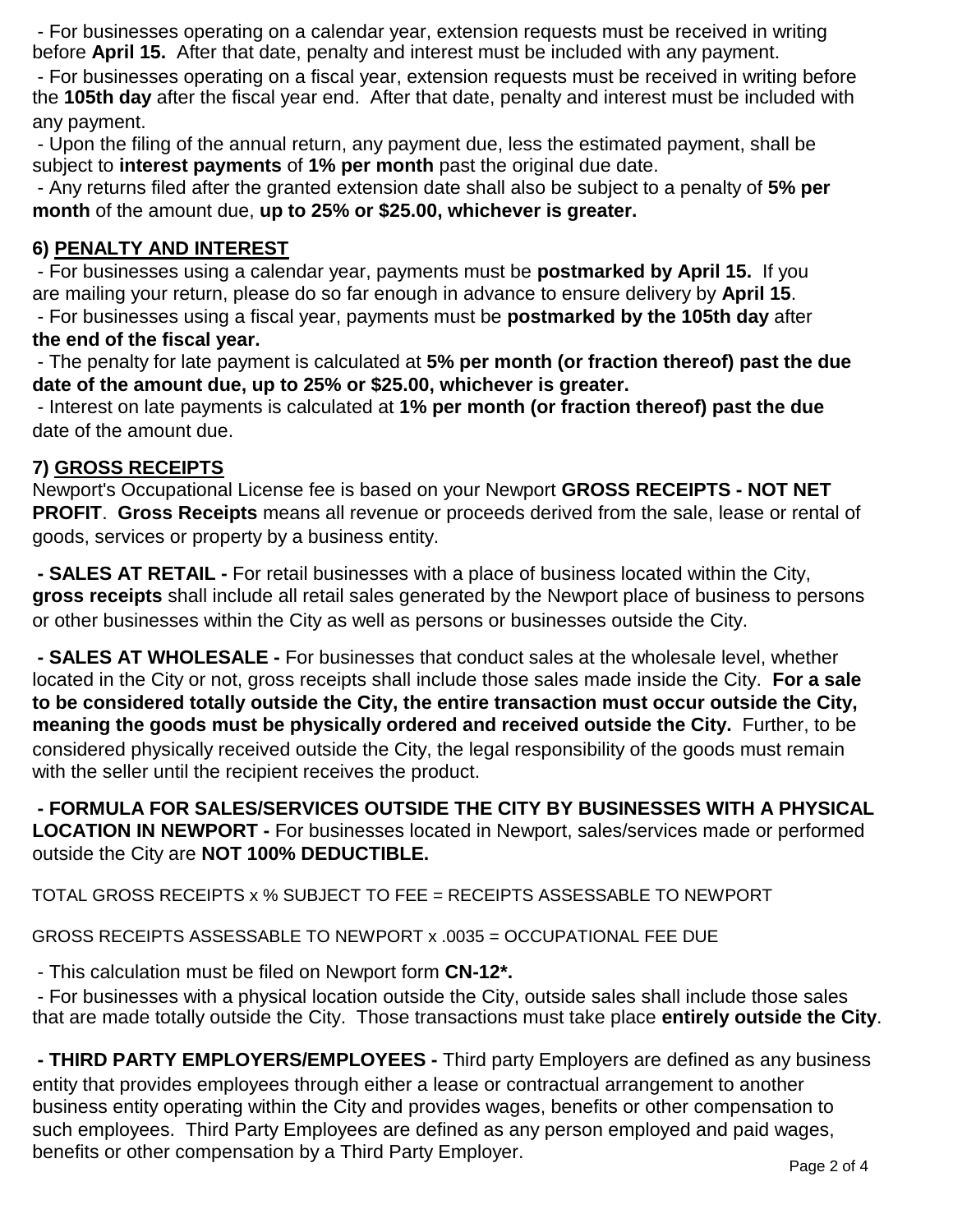- Any business with a physical location inside the City that utilizes Third Party Employees shall ascertain the percentage allocation for sales outside the City by using the gross wages earned by Third Party Employees as if the compensation paid to those employees was paid by the business.

### **- DEDUCTIONS FOR TAXES COLLECTED FOR OTHER GOVERNMENTAL ENTITIES -** When

calculating the Newport gross receipts of any business entity, be sure to exclude any taxes collected by that entity for any county, state or federal governmental bodies.

### **8) THE RATE**

The rate for calculating the Occupational License fees on Newport gross receipts is **.0035**.

#### **9) COPY OF FEDERAL INCOME TAX RETURNS**

Every business entity shall submit a copy of its Federal Income Tax return for the corresponding annual accounting period at the time of filing its return with the City.

#### **10) PROTECTION OF CONFIDENTIAL INFORMATION**

**All financial information submitted on any City of Newport Occupational License Renewal Form and any corresponding documentation is considered confidential and privileged information and is protected by state law and City Ordinance from disclosure to the public, to any City employee who does not need the information to perform his or her job duties or to any elected official. Criminal penalties have been established for anyone who intentionally inspects any information related to the financial affairs of any business without the approval of the City Manager or for any employee who intentionally divulges any such information.**

#### **11) DISSOLUTIONS OR WITHDRAWALS**

If any business entity dissolves or withdraws from the City during any annual accounting period or if any business entity in any manner surrenders or loses its charter during any annual accounting period, the dissolution, withdrawal or loss or surrender of charter shall not eliminate the need for the filing of returns and the assessment and collection of gross receipts fees for the period of that year during which the business entity had gross receipts in the City.

#### **12) NON-RENEWAL TO DELINQUENT PAYERS**

The City's ordinance prohibits the renewal of a license to any business or person who is delinquent in the payment of any other tax, license fee or assessment. If our records indicate any such delinquencies, it will be marked in one of the spaces below.

| <b>Real Estate Tax Bill</b> | License fee on Rental Dwellings |
|-----------------------------|---------------------------------|
| Tangible Tax Bill           | Other                           |
| Payroll Withholding         |                                 |

UNSIGNED FORMS or forms submitted without the necessary information regarding Newport gross receipts and deductions will be returned. To avoid any delays in the issuance of your license, please be sure your form is completed and signed. Until you comply with both of these regulations, your business will be considered to be delinquent and operating without a valid Occupational License.

#### **13) 1099'S TO BE SUBMITTED**

Any business which is physically located within the City of Newport is required to file a copy of all **Federal Form 1099's** issued during their annual accounting period along with their renewal form.